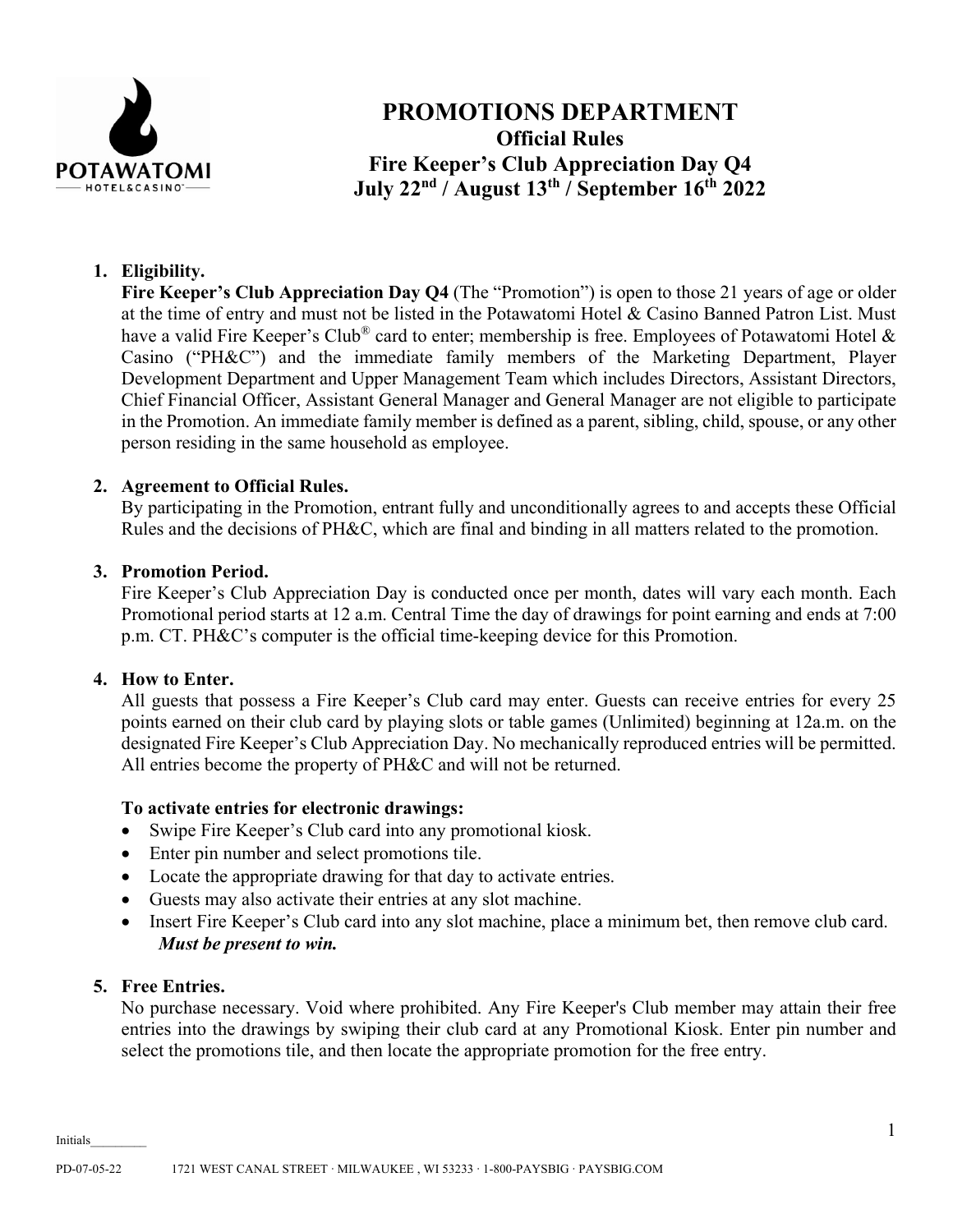# **Free entries by club tier:**

Ruby: 1 entry Topaz: 10 entries Sapphire: 15 entries Emerald: 25 entries Diamond: 50 entries

# **6. Drawing and Notification.**

- One day each month
	- $\circ$  July 22<sup>nd</sup> August 13<sup>th</sup> September 16<sup>th</sup>
- 12pm 7pm
	- $\circ$  5 drawings each hour 1 per FKC tier
- Guests must be present to win, but do not have to claim their prize anywhere after being called; Prizes will go directly on their FKC card.
- There will be no redraws for this promotion
- Guest can win multiple times but only once per drawing time.
- Guests can start activating their entries at 11am and will have to reactivate their entries between each drawing
- Entries do not carry over from month to month
- Reward Play is good for 7 days
- Winners will be announced over PA system in Casino. Announcements are heard on the gaming floor only; PA announcements may not be heard in other areas such as restaurants, hotel, etc.
- Odds of winning a prize depend on the number of eligible entries received.
- PH&C has the sole authority to determine the winners and such decisions are final.

# **7. Prizes:**

- Diamond 5 Winners per hour of \$1,000 Reward Play
- Emerald 5 Winners per hour of \$750 Reward Play
- Sapphire 5 Winners per hour of \$500 Reward Play
- Topaz 5 Winners per hour of \$250 Reward Play
- $Ruby 5$  Winners per hour of \$100 Reward Play

**Please note:** The winners of any and all promotional prizes are responsible for any applicable taxes or fees. All prizes are awarded "As Is." Any costs or repairs become the responsibility of the winners. Items are not redeemable for cash.**W-9 form** must be filled out for any cash/trip/prize over \$50. Winner must present a valid ID and Fire Keeper's Club card to claim prize. A valid ID includes any governmentissued ID such as a driver's license, passport or state ID card.

## **8. Prize Acceptance/Restrictions.**

Potential winners must comply with all terms and conditions of the Official Rules and winning is contingent upon fulfilling all requirements. The winners will be required to provide valid picture identification and a Fire Keeper's Club card to claim prize. Prizes are not transferrable or assignable. No substitution allowed except by PH&C, who may substitute a prize of equal or greater value if advertised

Initials\_\_\_\_\_\_\_\_\_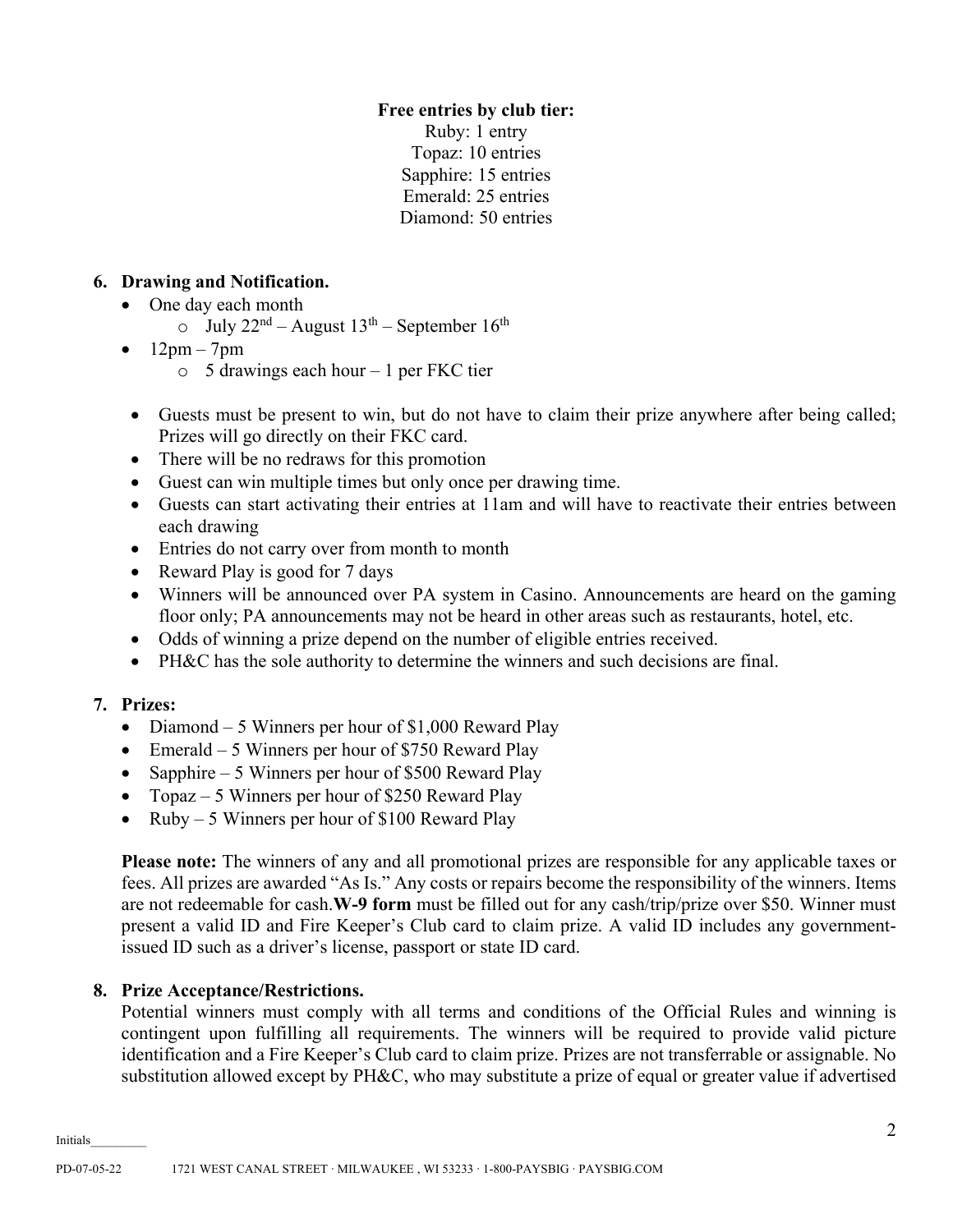prizes become unavailable. If any potential winner cannot be contacted, or fails to sign the required documents within the required time period, s/he forfeits prize.

# **9. Release, Publicity, Use of Personal Information.**

The winners will be required to fill out a Promotional Prize Payment form, a W-9 tax form for any cash/trip/prize received and a Contest Prize Release/Publicity Form. Winners will be asked to allow use of his/her name and likeness for promotions/advertising purposes and announcements. If granted, an additional waiver, or Photo Release, will be filled out.

# **10. General Conditions.**

In the event that the operation, security, or administration of the Promotion is impaired in any way for any reason, including, but not limited to, fraud, technical failures, regularly scheduled maintenance, virus or other technical problem, PH&C may, in its sole discretion, either: (a) suspend the Promotion to address the impairment and then resume the Promotion in a manner that best conforms to the spirit of these Official Rules; or (b) cancel the Promotion and award the prizes in a random drawing from among all eligible entries received up to the time of impairment. PH&C reserves the right in its sole discretion to disqualify any individual it finds to be tampering with the entry process or the operation of the Promotion or to be acting in violation of these Official Rules or any other promotion, or in an unsportsmanlike or disruptive manner. Any attempt by any person to undermine the legitimate operation of the Promotion may be a violation of criminal and civil law, and should an attempt be made, PH&C reserves the right to seek damages from any such person to the fullest extent of the law. PH&C's failure to enforce any term of these Official Rules shall not constitute a waiver of that provision.

## **11. Limitations of Liability and Release.**

Entrants agree to release and hold harmless PH&C, the Forest County Potawatomi Community, and their respective promotional partners, prize partners, agents, agencies, and the officers, elected officials, directors and employees of each of them ("the Released Parties") from and against any claim or cause of action arising out of participation in the Promotion, or acceptance or use of any prize, including but not limited to: (a) unauthorized human intervention in the Promotion; (b) technical errors related to computers, servers, providers, printers or telephone or network lines; (c) printing errors; (d) errors in the administration of the Promotion or the processing of registrations and game plays; (e) late, lost or undeliverable mail; or (f) injury or damage to persons or property which may be caused, directly or indirectly, in whole or in part, from entrant's participation in the Promotion or acceptance and use of any prize. Entrant waives the right to claim any damages whatsoever, including, but not limited to punitive, consequential, direct or indirect damages.

## **12. Official Rules Information.**

For an additional copy of these Official Rules, send a self-addressed, stamped envelope by the end of registration period to: Promotions / **Fire Keepers Club Appreciation Day Q4 Rules**

> 1721 West Canal Street Milwaukee, WI 53233.

## **13. List of Winners.**

For a copy of the list of winners, send a self-addressed, stamped envelope by end of promotion to: Promotions / **Fire Keepers Club Appreciation Day Q4 Winners** 1721 West Canal Street Milwaukee, WI 53233.